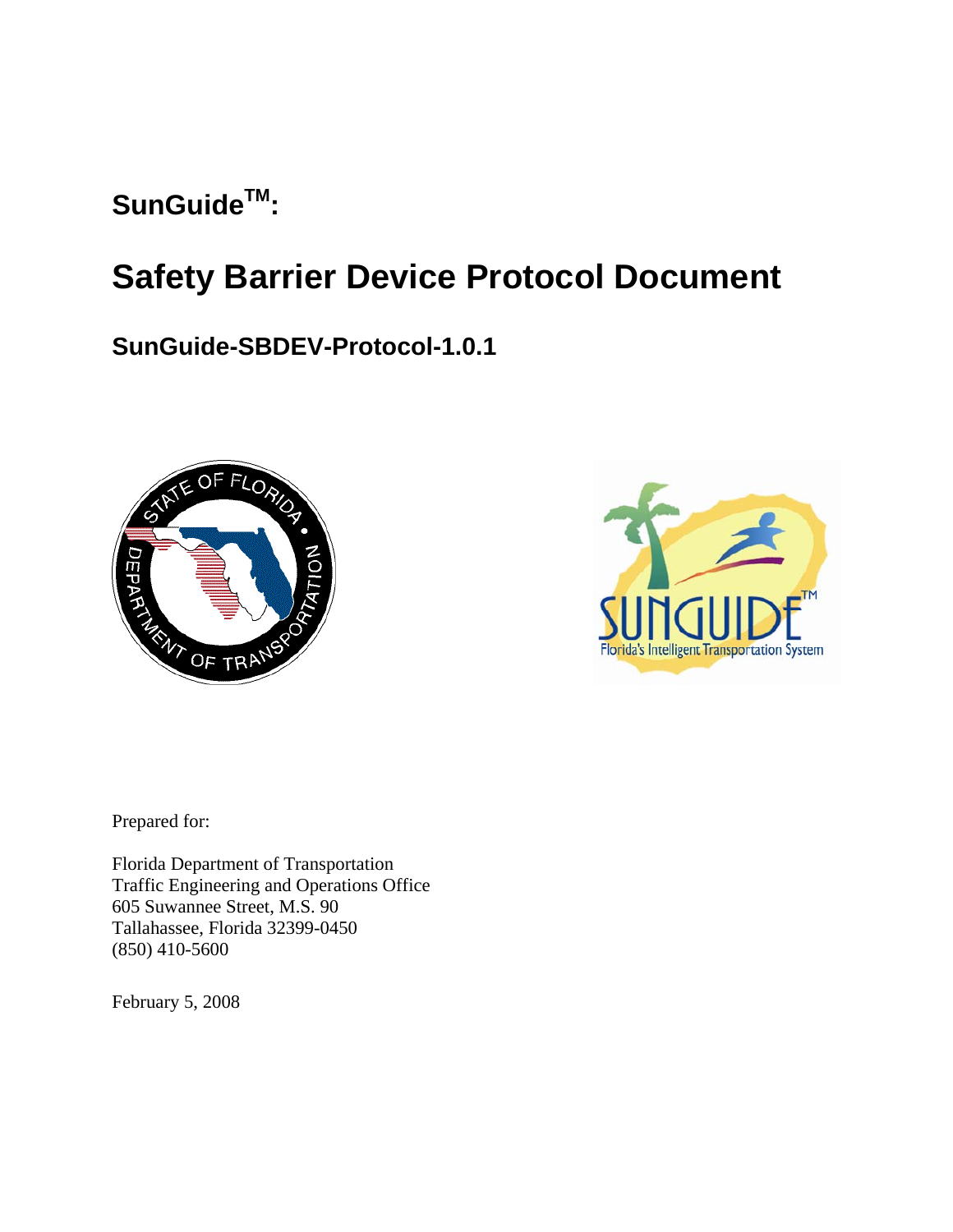|                | <b>Document Control Panel</b>     |                |             |  |  |  |  |  |  |
|----------------|-----------------------------------|----------------|-------------|--|--|--|--|--|--|
| File Name:     | SunGuide-SBDEV-Protocol-1.0.1.doc |                |             |  |  |  |  |  |  |
| File Location: | SunGuide CM Repository            |                |             |  |  |  |  |  |  |
| CDRL:          | 6.1                               |                |             |  |  |  |  |  |  |
|                | <b>Name</b>                       | <b>Initial</b> | <b>Date</b> |  |  |  |  |  |  |
| Created By:    | Steve Dellenback, SwRI            | <b>SWD</b>     | 01/20/05    |  |  |  |  |  |  |
| Reviewed By:   | <b>Susan Crumrine</b>             | <b>SBC</b>     | 01/24/05    |  |  |  |  |  |  |
|                | Steve Dellenback, SwRI            | <b>SWD</b>     | 02/05/08    |  |  |  |  |  |  |
|                |                                   |                |             |  |  |  |  |  |  |
|                |                                   |                |             |  |  |  |  |  |  |
|                |                                   |                |             |  |  |  |  |  |  |
|                |                                   |                |             |  |  |  |  |  |  |
|                |                                   |                |             |  |  |  |  |  |  |
|                |                                   |                |             |  |  |  |  |  |  |
|                |                                   |                |             |  |  |  |  |  |  |
| Modified By:   | Steve Dellenback, SwRI            | <b>SWD</b>     | 01/24/05    |  |  |  |  |  |  |
|                | Steve Dellenback, SwRI            | <b>SWD</b>     | 02/05/08    |  |  |  |  |  |  |
|                |                                   |                |             |  |  |  |  |  |  |
|                |                                   |                |             |  |  |  |  |  |  |
| Completed By:  |                                   |                |             |  |  |  |  |  |  |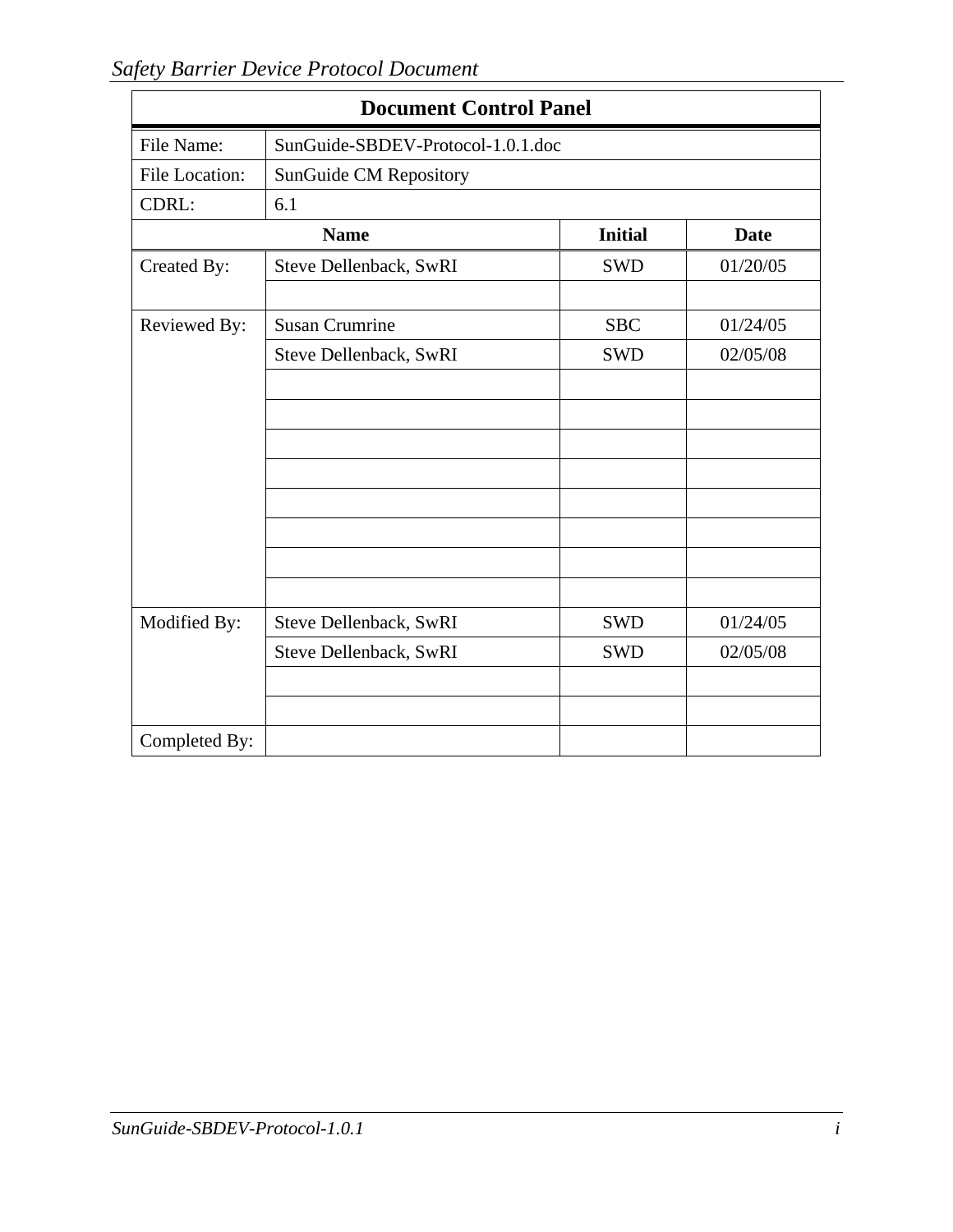# **Table of Contents**

|    |                  | Page |
|----|------------------|------|
|    |                  |      |
|    |                  |      |
|    |                  |      |
| 1. |                  |      |
|    | 1.1              |      |
|    | 1.2 <sub>2</sub> |      |
| 2. |                  |      |
|    | 2.1              |      |
|    | $2.2^{\circ}$    |      |
|    | 2.3              |      |
| 3. | <b>Notes</b>     |      |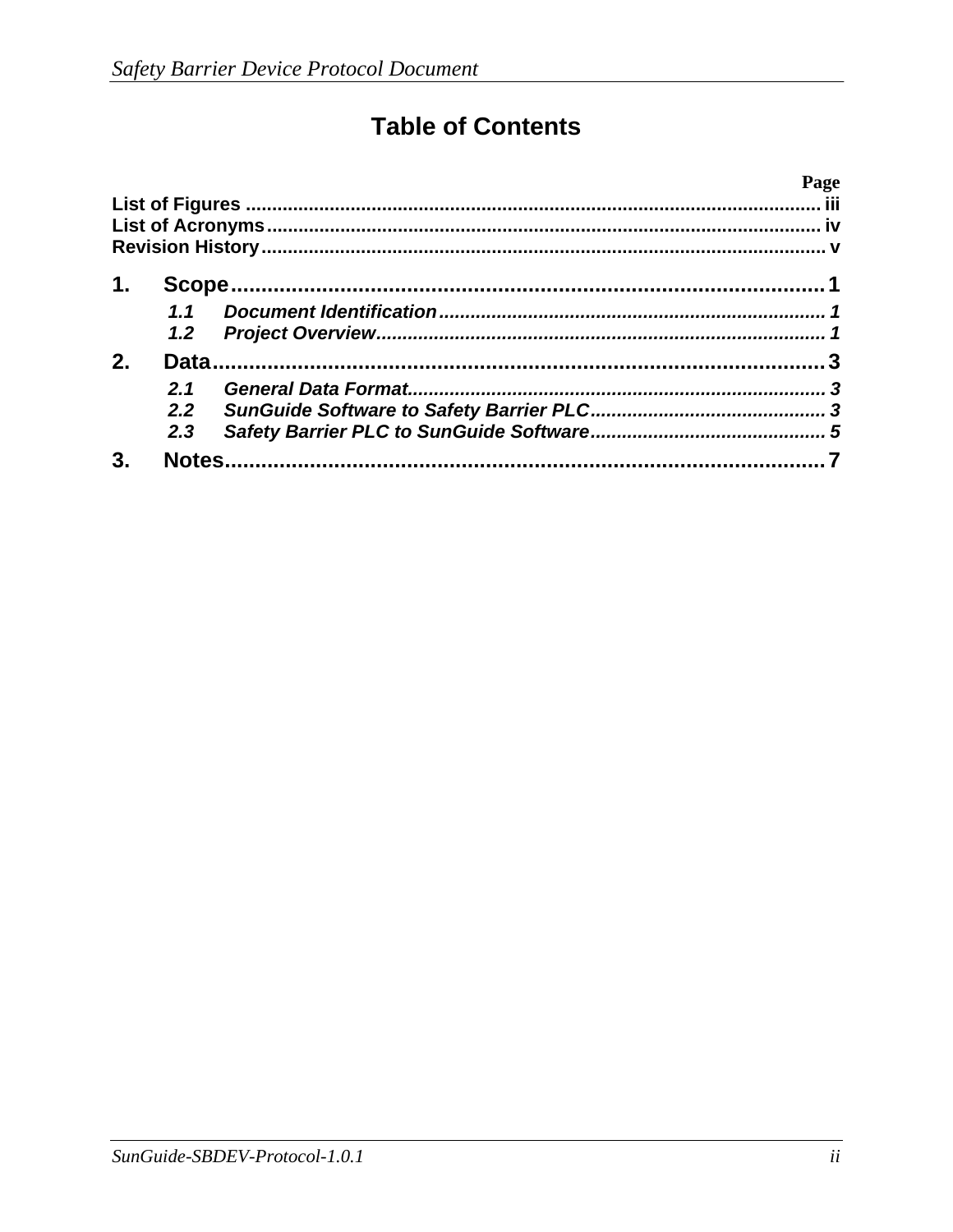### **List of Acronyms**

FDOT .............Florida Department of Transportation

ITN.................Invitation to Negotiate

PLC ................Programmable Logic Controller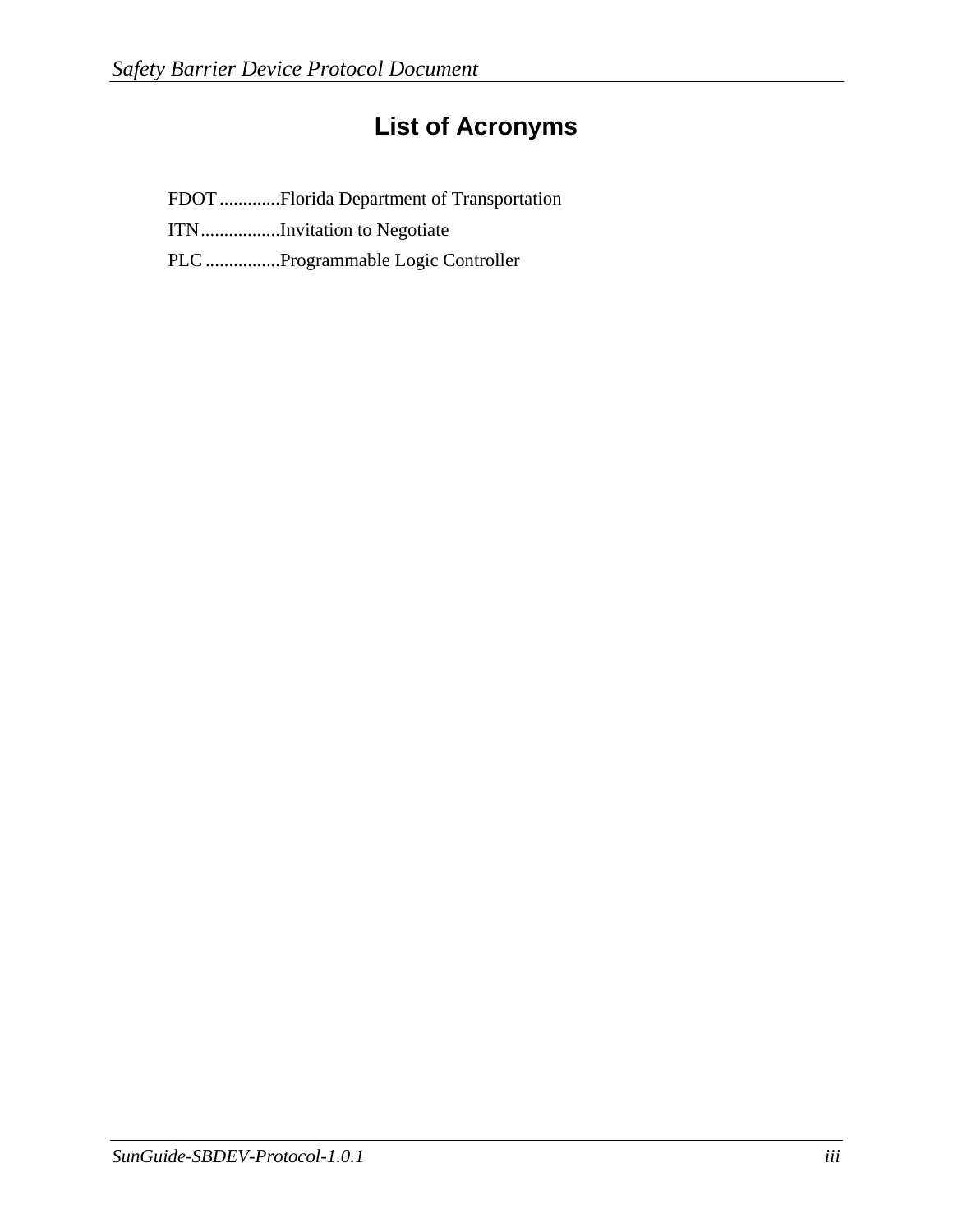# **Revision History**

| <b>Revision</b> | Date             | <b>Changes</b>                                                                                                         |
|-----------------|------------------|------------------------------------------------------------------------------------------------------------------------|
| 1.0.0           | January 24, 2005 | <b>Initial Release</b>                                                                                                 |
| 1.0.1           | February 5, 2008 | Updated document name, graphics and changed<br>terminology form "Interface Control Document" to<br>"protocol document" |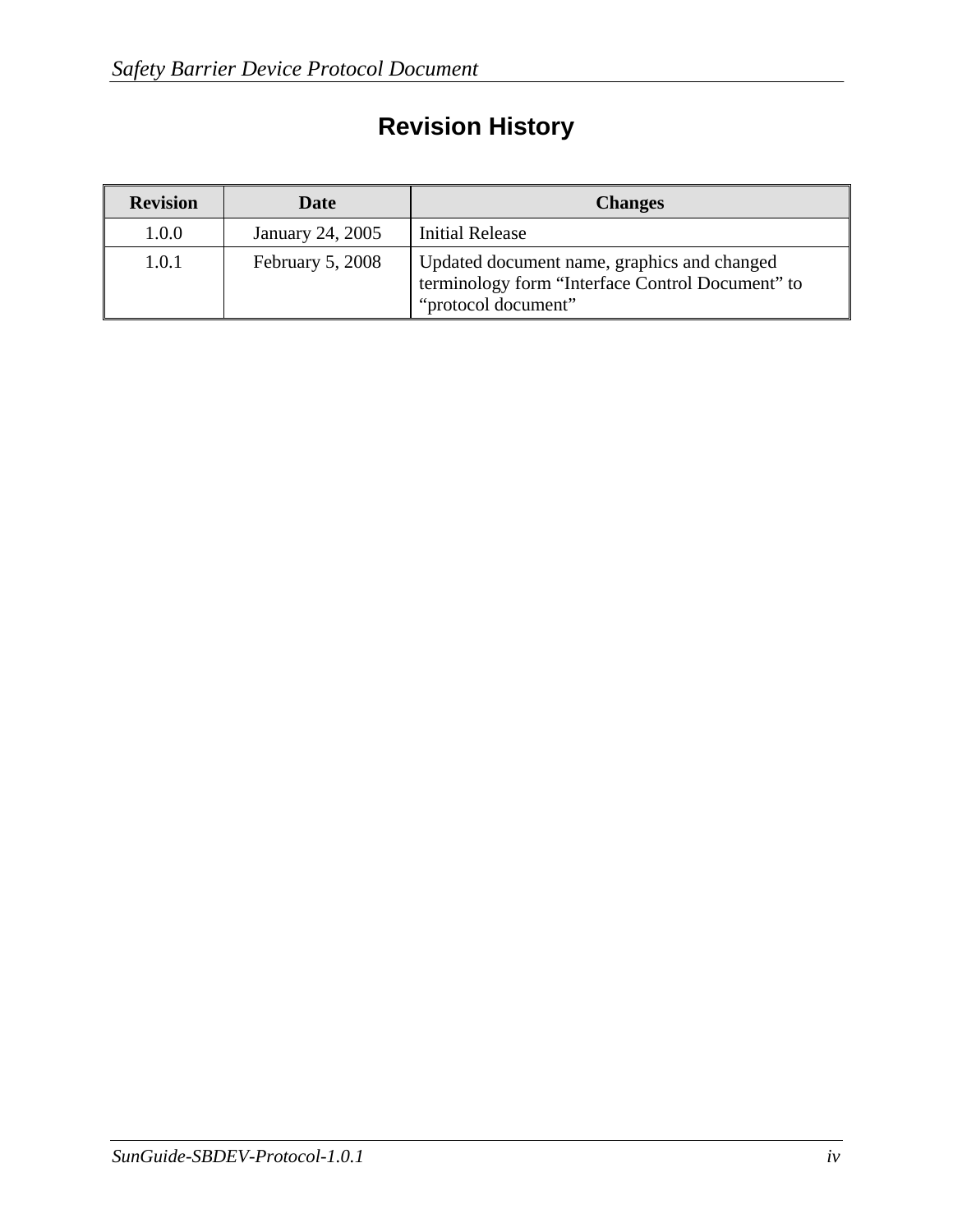### **1. Scope**

#### *1.1 Document Identification*

This protocol document describes the interface between individual SunGuide<sup>TM</sup> Safety Barrier subsystems and the Florida Department of Transportation (FDOT) safety barrier PLCs (Programmable Logic Controllers), the document describes the byte stream between the safety barrier PLCs and the SunGuide software.

#### *1.2 Project Overview*

The Florida Department of Transportation (FDOT) is conducting a program that is developing SunGuide software. The SunGuide software is a set of Intelligent Transportation System (ITS) software that allows the control of roadway devices as well as information exchange across a variety of transportation agencies. The goal of the SunGuide software is to have a common software base that can be deployed throughout the state of Florida. The SunGuide software development effort is based on ITS software available from the state of Texas; significant customization of the software is being performed as well as the development of new software modules. The following figure provides a graphical view of the SunGuide software:



The Safety Barrier subsystem provides the capability to receive barrier events from Programmable Logic Controllers (PLCs) when cars breach the cable. The following figure provides a high level concept view of how the Safety Barrier field hardware interfaces with the SunGuide software: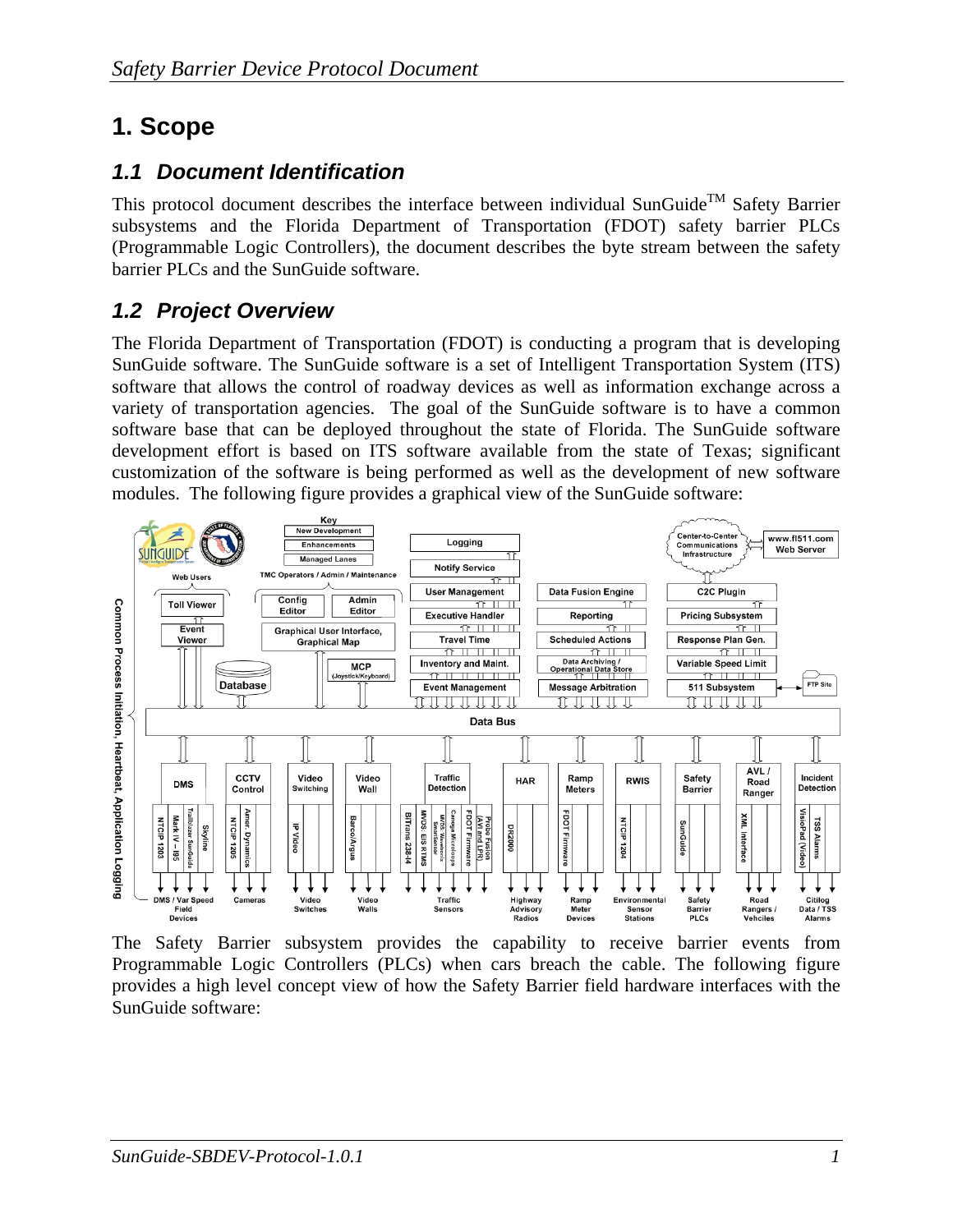

The SunGuide Safety Barrier software subsystem expects to communicate with the field controllers using TCP/IP. The PLC in the safety barrier field site is expecting to use serial communications. Therefore the hardware required to interface the SunGuide Safety Barrier subsystem to the field hardware is depicted in the following figure:



The terminal server depicted in the above figure is one of several hardware configurations that could be used. The SunGuide requirement is to have TCP/IP access to the device with the ability to exchange serial data streams.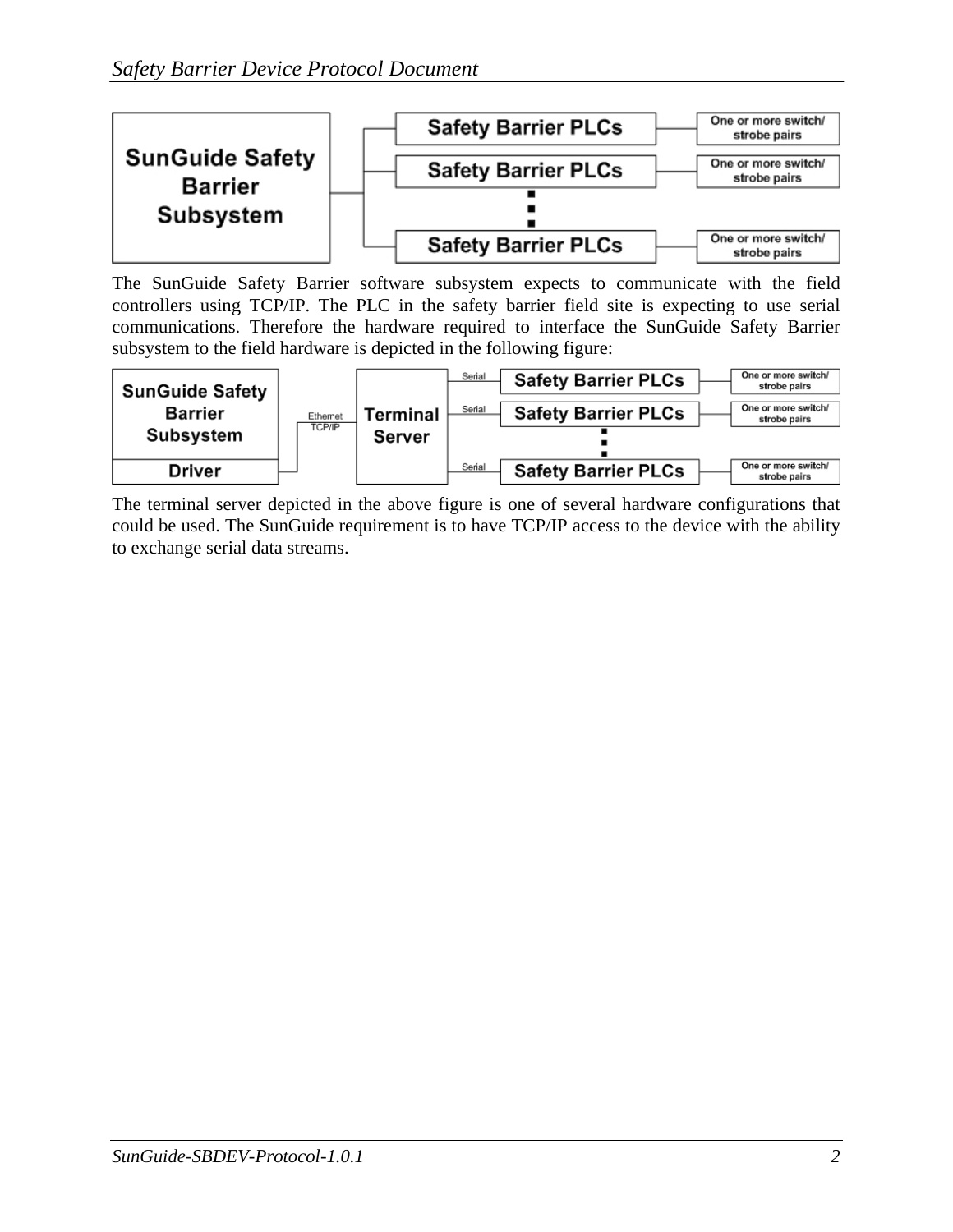### **2. Data**

The following sections detail the transactions that can be exchanged between the SunGuide Safety Barrier subsystem and the safety barrier field hardware. A "safety barrier station" is considered to a strobe lamp and switch (a single PLC may communicate to multiple safety barrier stations).

#### *2.1 General Data Format*

The safety barrier protocol uses the following message structure:

| Header | PLC Id | <b>TT</b><br>Unit | <b>Jualifier</b> | ∟ength | Data 1 | Data 2 | . | Jata<br>N | hecksum |
|--------|--------|-------------------|------------------|--------|--------|--------|---|-----------|---------|
|--------|--------|-------------------|------------------|--------|--------|--------|---|-----------|---------|

The fields have the following interpretations:

- Header (one byte) is always hex FF
- PLC Id (two bytes) is the identifying number of the PLC (value between 0 and 65025)
- Unit (two bytes) is the identifying number of the safety barrier station (value between 0 and 65025)
- Qualifier (one byte) defines the nature of the message
- Length (one byte) defines the number of bytes of data
- Checksum (one byte) represents the sum of all data bytes to a maximum of hex FF (overflow beyond the value of 255 overwrites the checksum)

#### *2.2 SunGuide Software to Safety Barrier PLC*

The following messages can be sent from SunGuide to the safety barrier PLC:

| <b>Name</b>                       | Qualifier     | Length   | <b>Content of data bytes</b>                                                                     | <b>Description</b>                                                                                                                                 |
|-----------------------------------|---------------|----------|--------------------------------------------------------------------------------------------------|----------------------------------------------------------------------------------------------------------------------------------------------------|
| Status request                    | Hex 81        | $\Omega$ | None                                                                                             | Issued so that the PLC will generate<br>a status response request for the<br>specified safety barrier station.                                     |
| <b>Enhanced</b> status<br>request | Hex 82        | $\Omega$ | None                                                                                             | Issued so that the PLC will generate<br>an enhanced status response request<br>for the specified safety barrier<br>station.                        |
| Reset command                     | Hex 83        | $\Omega$ | None                                                                                             | Issued so the PLC will reset the<br>lamp and switch to "normal"<br>positions (i.e. non-barrier event) for<br>the specified safety barrier station. |
| Clock sync                        | <b>Hex 84</b> | 14       | ASCII text string:<br><b>YYYYMMDDHHMMSS</b>                                                      | Issued so that the PLC will<br>synchronize its clock, time is based<br>on a 24 hour clock.                                                         |
| Power on reset                    | Hex 85        | $\Omega$ | None                                                                                             | Issued so the PLC does a complete<br>power reset to itself.                                                                                        |
| Set switch status                 | Hex 86        | 1        | Switch status:<br>Hex $0$ - normal position<br>Hex 1 - barrier event in<br>$\bullet$<br>progress | Issued for testing/diagnostics<br>purposes to explicitly set the status<br>of the specified switch.                                                |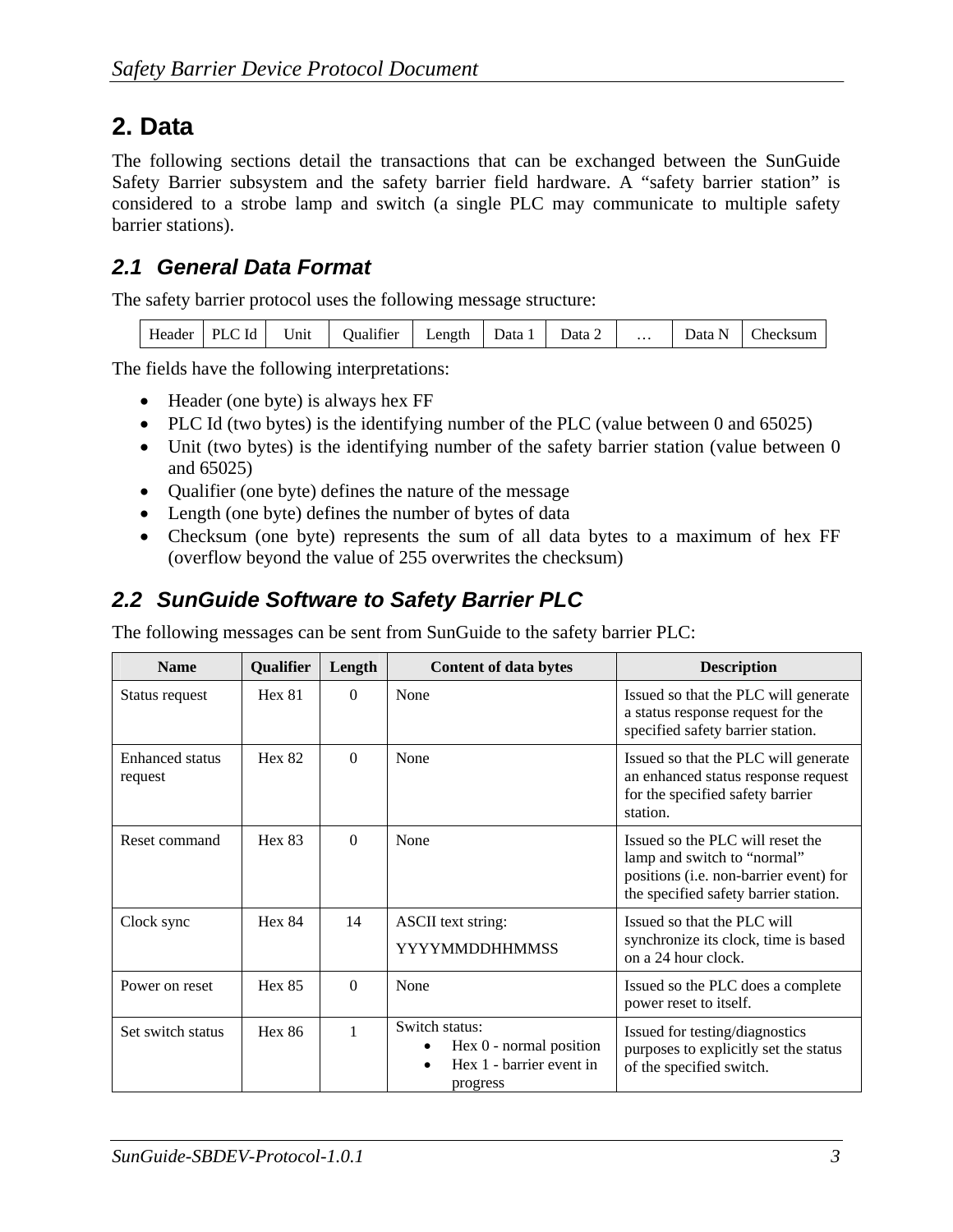| <b>Name</b>                            | <b>Oualifier</b> | Length | <b>Content of data bytes</b>                                                                                | <b>Description</b>                                                                                                                                     |
|----------------------------------------|------------------|--------|-------------------------------------------------------------------------------------------------------------|--------------------------------------------------------------------------------------------------------------------------------------------------------|
| Set lamp status                        | <b>Hex 87</b>    |        | Lamp status:<br>Hex $0$ - normal position<br>$\bullet$<br>Hex 1 - barrier event in<br>$\bullet$<br>progress | Issued for testing/diagnostics<br>purposes to explicitly set the status<br>of the specified lamp.                                                      |
| Schedule barrier<br>event test at time | <b>Hex 88</b>    | 14     | ASCII text string:<br><b>YYYYMMDDHHMMSS</b>                                                                 | Issued for testing/diagnostic<br>purposes - PLC will generate a<br>barrier event at the specified time<br>for the specified safety barrier<br>station. |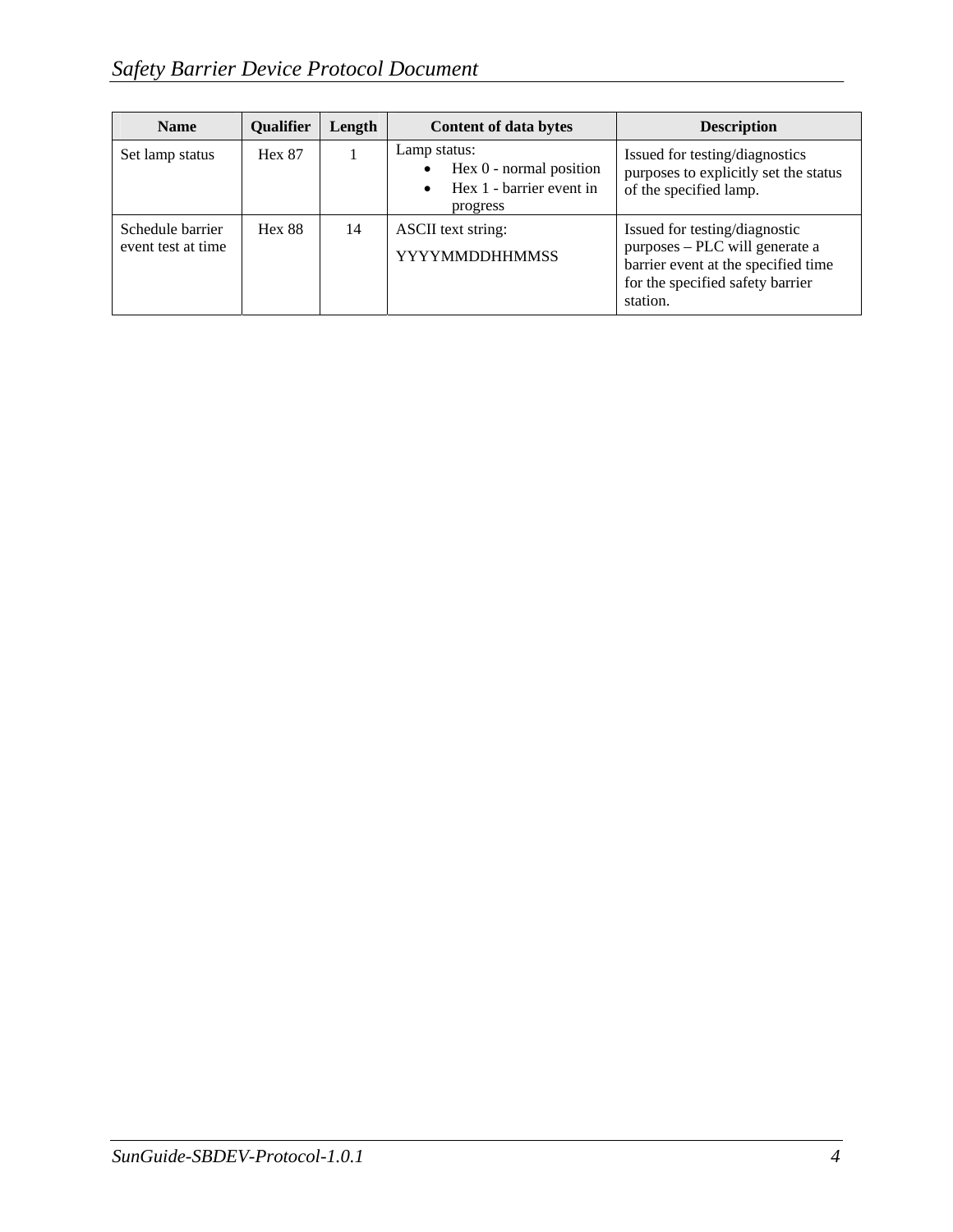#### *2.3 Safety Barrier PLC to SunGuide Software*

The following messages can be sent from the safety barrier PLC to the SunGuide software (note that the PLC id and the unit of the safety barrier station generating the response will be provided in the response message):

| <b>Name</b>                        | Qualifier     | Length         | <b>Content of data bytes</b>                                                                                                                                                                                                                                                                                                                        | <b>Description</b>                                                                                                                                                        |
|------------------------------------|---------------|----------------|-----------------------------------------------------------------------------------------------------------------------------------------------------------------------------------------------------------------------------------------------------------------------------------------------------------------------------------------------------|---------------------------------------------------------------------------------------------------------------------------------------------------------------------------|
| Status response                    | Hex 91        | $\overline{2}$ | Data byte 1: Lamp status:<br>Hex 0 - normal position<br>$\bullet$<br>Hex 1 - barrier event in<br>$\bullet$<br>progress<br>2-Failed<br>$\bullet$<br>Data byte 2: Switch status:<br>Hex 0 - normal position<br>$\bullet$<br>Hex 1 - barrier event in<br>$\bullet$<br>progress<br>Hex 2-Failed<br>$\bullet$                                            | Issued by the PLC in response to a<br>status request being received.                                                                                                      |
| <b>Enhanced</b> status<br>response | <b>Hex 92</b> | 66             | Data byte 1: Lamp status:<br>Hex $0$ - normal position<br>$\bullet$<br>Hex 1 - barrier event in<br>progress<br>2-Failed<br>Data byte 2: Switch status:<br>Hex 0 - normal position<br>Hex 1 - barrier event in<br>progress<br>Hex 2-Failed<br>Data bytes 3-66:<br><b>ASCII</b> text string<br>$\bullet$                                              | Issued by the PLC in response to a<br>status request being received; the 64<br>character ASCII text string is a free<br>format diagnostic string generated<br>by the PLC. |
| Barrier event                      | Hex 93        | 16             | Data byte 1: Lamp status:<br>Hex 0 - normal position<br>$\bullet$<br>Hex 1 - barrier event in<br>$\bullet$<br>progress<br>2-Failed<br>Data byte 2: Switch status:<br>Hex 0 - normal position<br>$\bullet$<br>Hex 1 - barrier event in<br>$\bullet$<br>progress<br>Hex 2-Failed<br>Data bytes 3-16:<br>• ASCII text string:<br><b>YYYYMMDDHHMMSS</b> | Issued asynchronously by the PLC<br>to indicate a barrier event has<br>occurred. Time is based on a 24<br>hour clock.                                                     |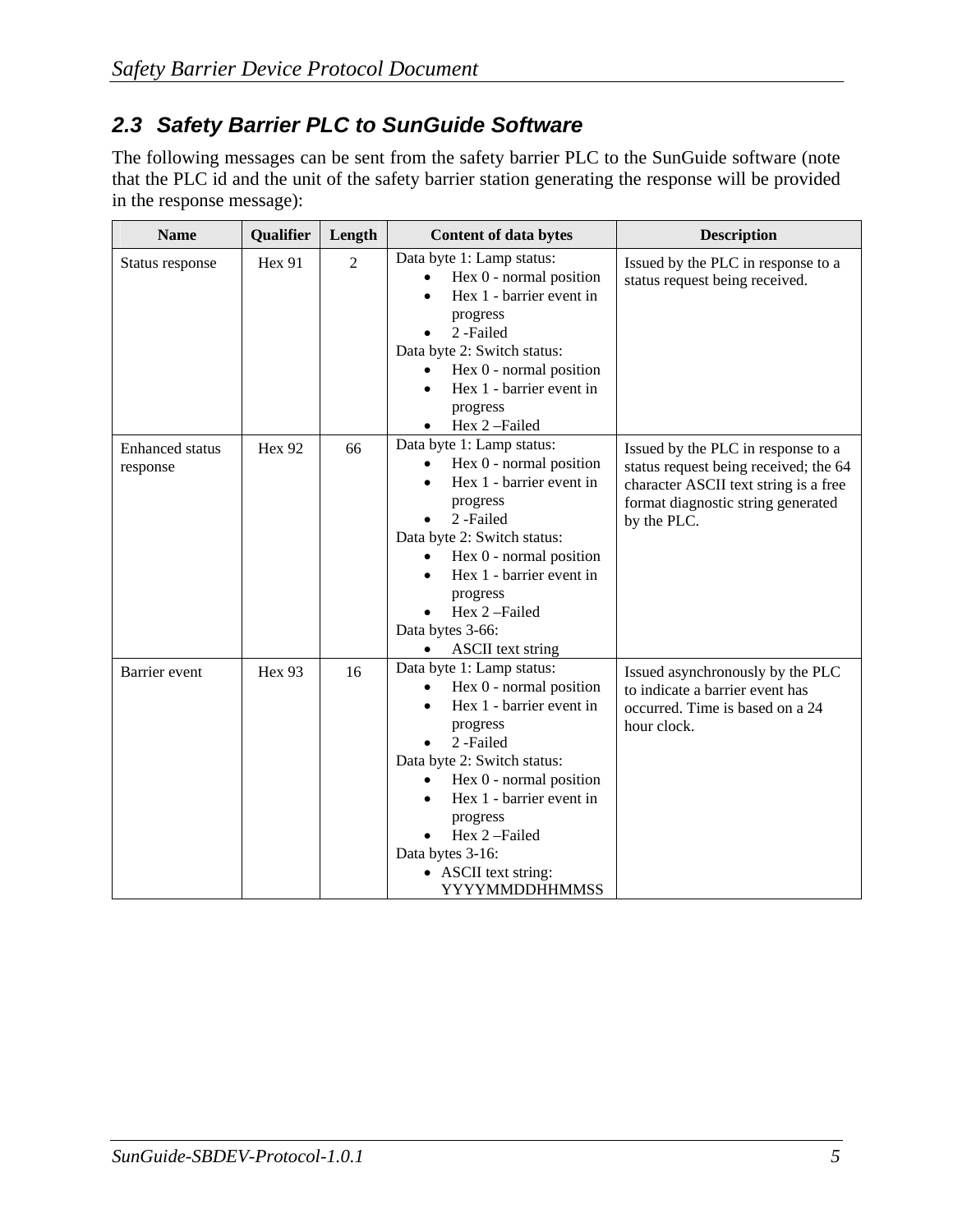| <b>Name</b>        | <b>Qualifier</b> | Length | <b>Content of data bytes</b>                                                                                                                                                                                                                                                                                                                                           | <b>Description</b>                                                                                                                                            |
|--------------------|------------------|--------|------------------------------------------------------------------------------------------------------------------------------------------------------------------------------------------------------------------------------------------------------------------------------------------------------------------------------------------------------------------------|---------------------------------------------------------------------------------------------------------------------------------------------------------------|
| Barrier test event | Hex 94           | 16     | Data byte 1: Lamp status:<br>Hex 0 - normal position<br>$\bullet$<br>Hex 1 - barrier event in<br>$\bullet$<br>progress<br>2-Failed<br>$\bullet$<br>Data byte 2: Switch status:<br>Hex 0 - normal position<br>$\bullet$<br>Hex 1 - barrier event in<br>$\bullet$<br>progress<br>Hex 2-Failed<br>$\bullet$<br>Data bytes 3-16:<br>• ASCII text string:<br>YYYYMMDDHHMMSS | Issued asynchronously for<br>testing/diagnostic purposes by the<br>PLC to indicate a test barrier event<br>has occurred. Time is based on a 24<br>hour clock. |